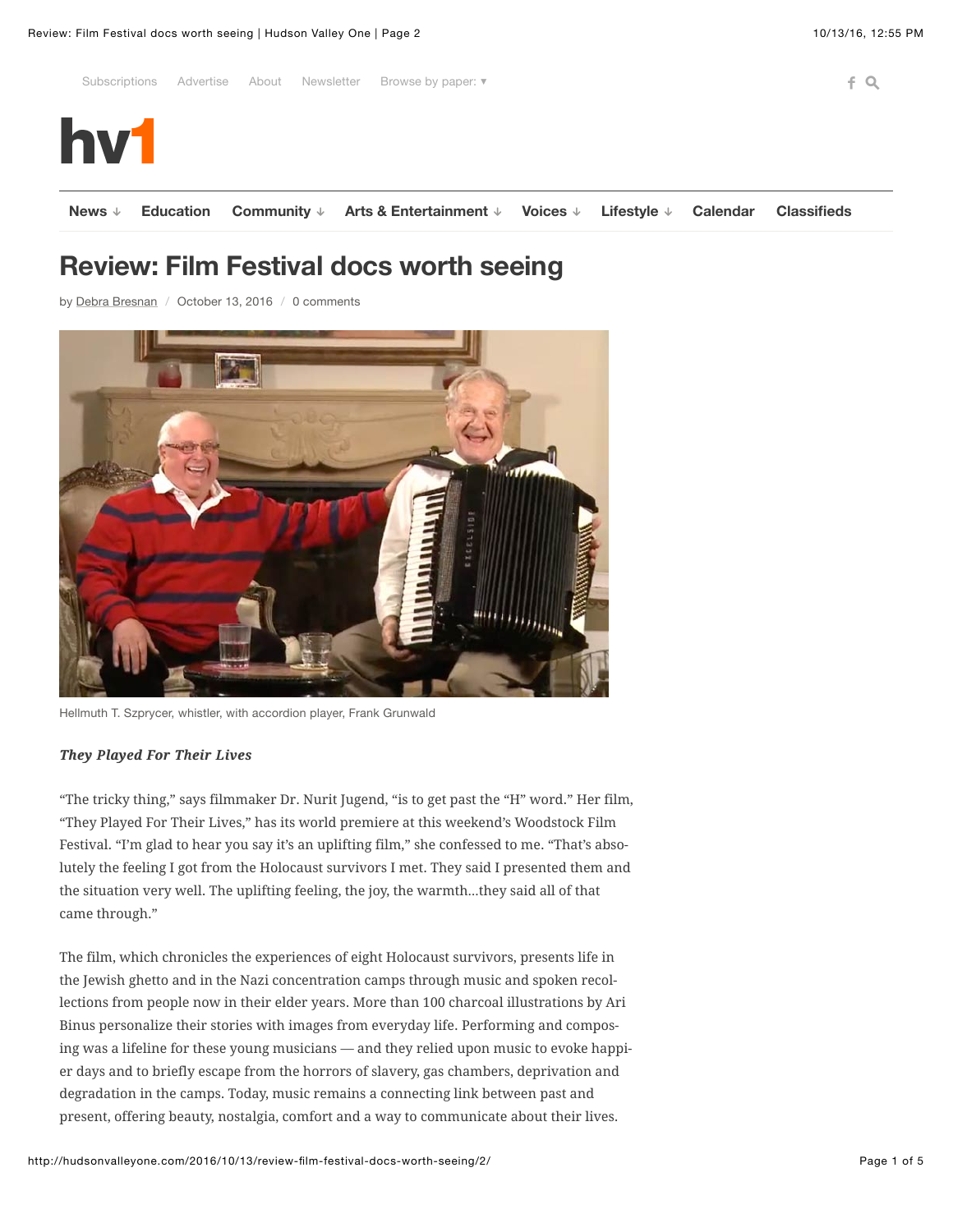While growing up in Israel, Jugend says once a year, her family would sit in front of the television and watch documentaries about the Holocaust. "I really found it hard. The topic closes doors, and people — including myself — tend to shut down. In making this film, I wanted to approach it from a different angle and add to the topic," she explains. "Rather than show misery, traumatic difficulty, the victimized part of the Holocaust, I wanted to convey that in spite of the situation, beautiful music was written and performed. The act of creativity is an expression of hope, and it demonstrates inner strength and a spiritual resistance. Some of the music expresses melancholia and longing, and it's extraordinary how such beautiful notes came from that (experience). Music really saves lives and gives people strength. When you're in a dark place, you can find a light if these people can. It was empowering."

Jugend, a composer and lecturer, teaches at Stanford University as well as throughout the United States, Israel and Brazil. She has received a number of prestigious awards and authored over a dozen published works that have been performed by leading orchestras, ensembles and conductors. Being a musician is obviously an essential part of her being, as is the fact that most of her mother's family had perished in Auschwitz so she knew very little about them. "These two parts of my life were so significant, very intertwined, but a third thing was the trigger for me."

Seven years ago, she was in a deep, dark place in her life and says she began to "look around to see how people manage to see hope, light, keep going, find joy in life when they find themselves in so deep. The Holocaust was, of course, a very extreme example to look up to, but these people kept going. They not only rebuilt their lives; they found joy, love and meaning – and music helped them to find that. That was the trigger for me."

"All the other films made about the Holocaust felt so hard, and I wanted to find a way through the arts to make learning about the Holocaust more accessible and stimulating. I hope it can serve as a tool for educators," she adds. Following her appearance here, screenings are planned around International Holocaust Memorial Day in California; at Liberation Day ceremonies in Europe; and Jugend is receiving requests from a wide variety of audiences, including medical departments, educational institutions, congregations and festivals.

Before interviewing these survivors, Jugend felt that because people were forced to play music in the orchestra — as people were led into the gas chambers, passed on their way to work, and for performances for the SS officers — that it would resonate with them as trauma. "I thought that music would be something they would not want to do or go back to," says Jugend. "The surprise was that it felt like a blessing. It was the one thing that got them through, and they cherished it, loved it. All the people I interviewed — here in the United States, in Europe, in Israel — they all expressed the same idea. The survivors I met were so full of music, and it was a source of healing and of joy."

Another surprise was that many of these survivors now have children or grandchildren who are playing music, too, either professionally or as a hobby. In these families, music was a way to pass on a big part of history and of their selves, too. "The continuity of music, culture and of life, despite evil, is a powerful statement about the ability of people to